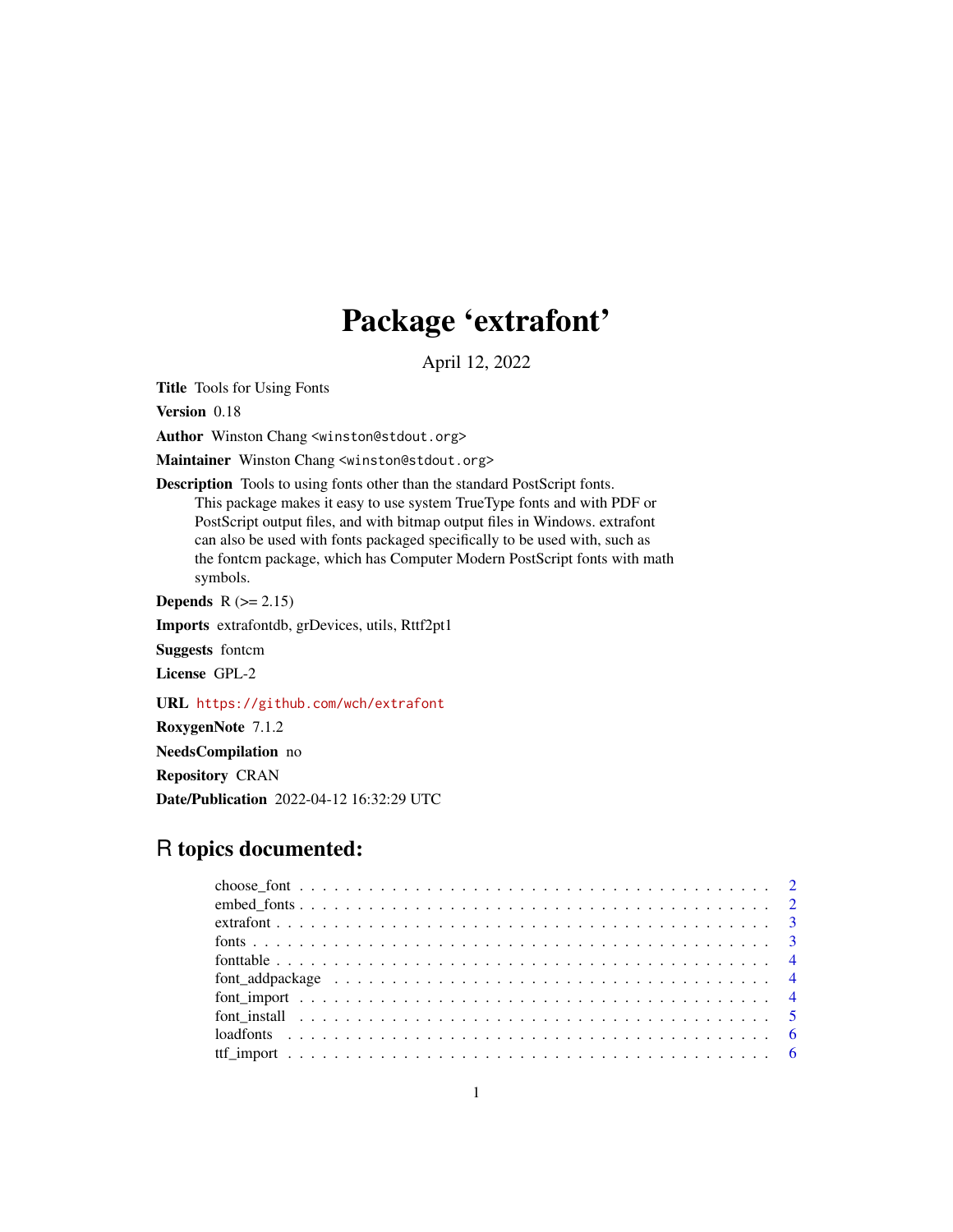#### <span id="page-1-0"></span>**Index** [7](#page-6-0) **7**

#### Description

For a sequence of font family names, return the first one installed on the system. This makes it easy for code to specify a preferred font-family, but fall back to other font families if that is not installed on the system. This function acts much like the CSS font-family property.

#### Usage

choose\_font(fonts, quiet = TRUE)

#### Arguments

| fonts | character List of font family names to try.                   |
|-------|---------------------------------------------------------------|
| quiet | logical Do not print warning if the preferred font not found. |

#### Value

character. First font in fonts that is installed on the system or "" if none of those are installed.

#### Examples

```
choose_font(c("GillSans", "Verdana", "sans"), quiet = TRUE)
choose_font(c("BemeboStd", "Garamond", "serif"), quiet = TRUE)
```
<span id="page-1-1"></span>

|  | embed_fonts |
|--|-------------|
|--|-------------|

Embeds fonts that are listed in the local Fontmap

#### Description

Embeds fonts that are listed in the local Fontmap

#### Usage

```
embed_fonts(file, format, outfile = file, options = "")
```
#### Arguments

| file    | Name of input file.                                                            |
|---------|--------------------------------------------------------------------------------|
| format  | File format. (see ?embedFonts)                                                 |
| outfile | Name of the output file (with fonts embedded). (Default is same as input file) |
| options | Other arguments passed to embedFonts.                                          |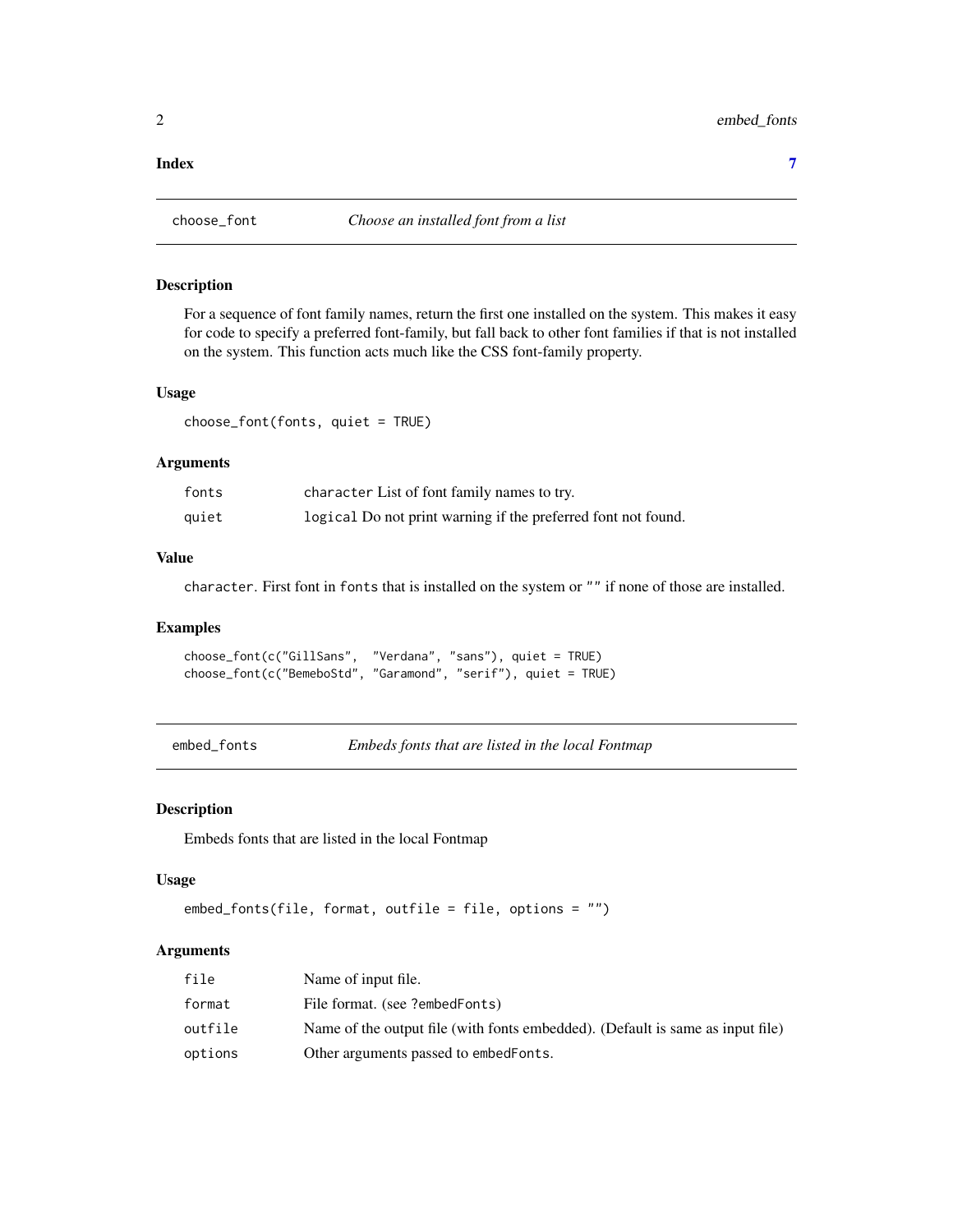#### <span id="page-2-0"></span>extrafont 3

#### See Also

[loadfonts](#page-5-1)

#### Examples

```
## Not run:
loadfonts()
pdf('fonttest.pdf')
library(ggplot2)
p <- ggplot(mtcars, aes(x=wt, y=mpg)) + geom_point()
# Run only the code below that is appropriate for your system
# On Mac and Windows, Impact should be available
p + opts(axis.title.x=theme_text(size=16, family="Impact", colour="red"))
# On Linux, Purisa may be available
p + opts(axis.title.x=theme_text(size=16, family="Purisa", colour="red"))
dev.off()
embed_fonts('fonttest.pdf', outfile='fonttest-embed.pdf')
## End(Not run)
```
extrafont *extrafont package*

#### Description

This package is used for using and embedding fonts other than the basic Postscript fonts.

#### Details

For use instructions, see <https://github.com/wch/extrafont>.

| fonts | Show the fonts that are registered in the font table (and available for |
|-------|-------------------------------------------------------------------------|
|       | embedding)                                                              |

#### Description

Show the fonts that are registered in the font table (and available for embedding)

#### Usage

fonts()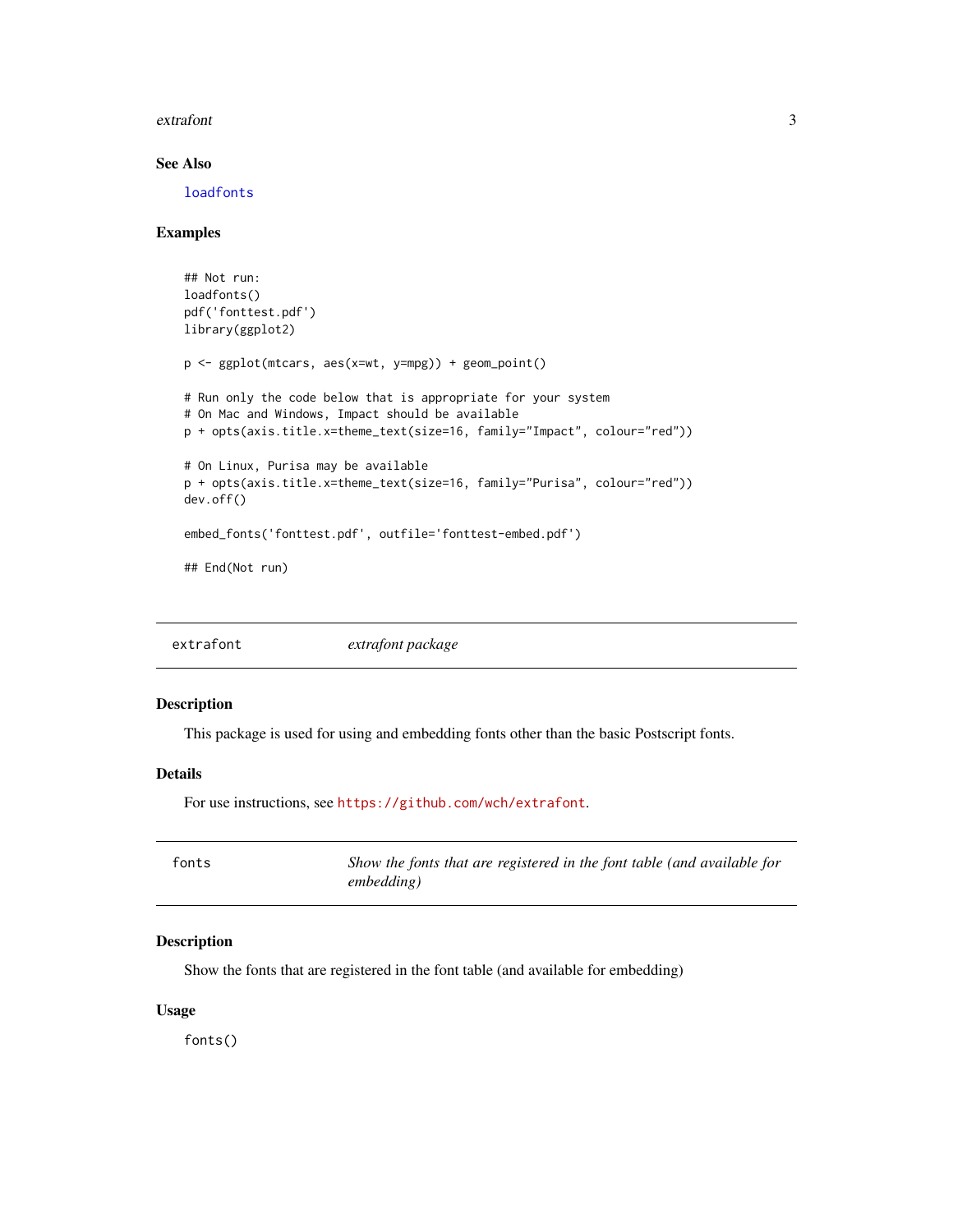<span id="page-3-0"></span>

#### Description

Returns the full font table

#### Usage

fonttable()

font\_addpackage *Add font from an installed package to fonts database*

#### Description

This is usually not called directly, but via [font\\_install](#page-4-1).

#### Usage

```
font_addpackage(pkg = NULL)
```
#### Arguments

pkg The name of the font package, e.g., "fontcm".

#### See Also

[font\\_install](#page-4-1)

font\_import *Import system fonts*

#### Description

Presently only supports TrueType fonts.

#### Usage

font\_import(paths = NULL, recursive = TRUE, prompt = TRUE, pattern = NULL)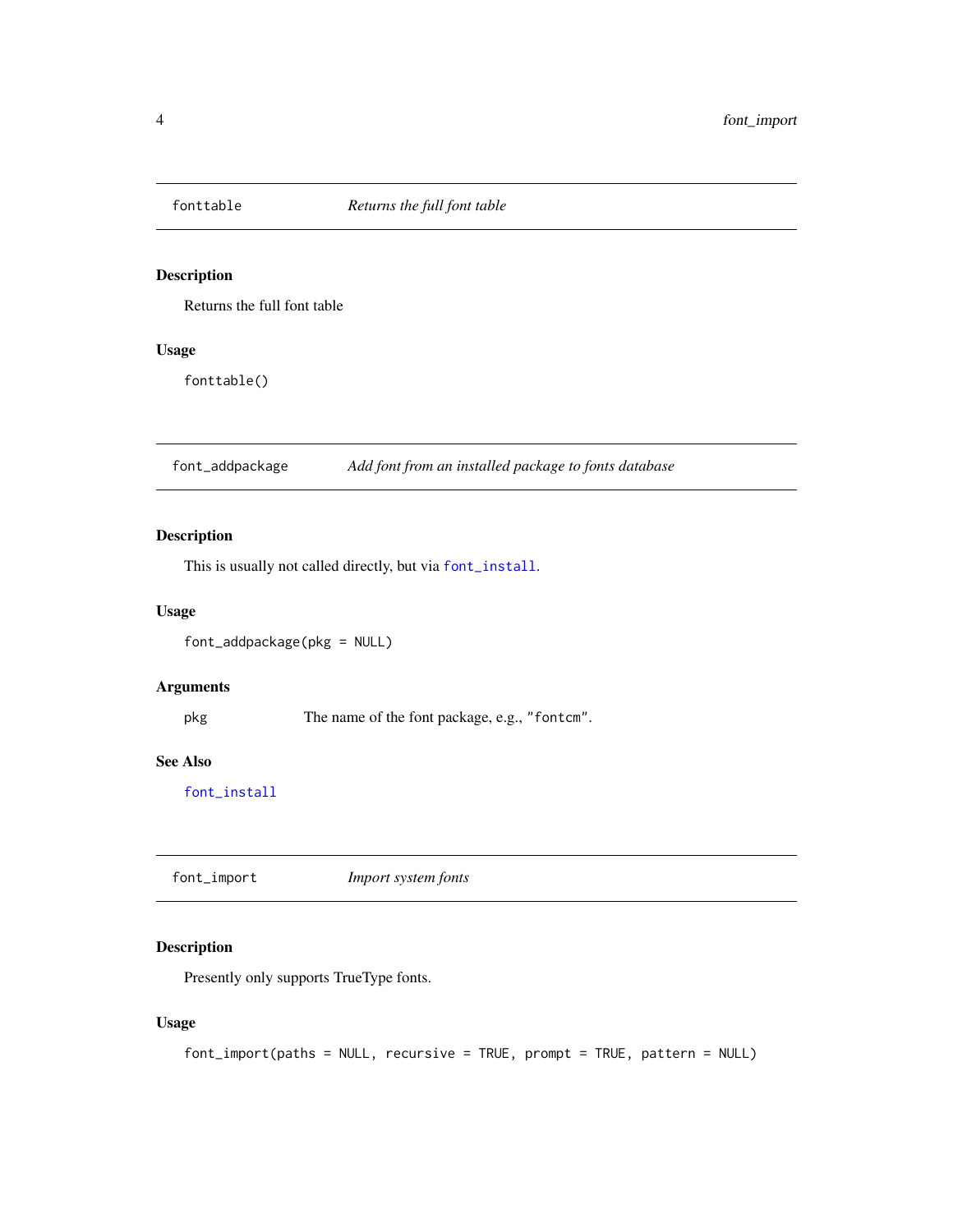#### <span id="page-4-0"></span>font\_install 5

#### Arguments

| paths     | A vector of directories to search in. (Default is to auto-detect based on OS) |
|-----------|-------------------------------------------------------------------------------|
| recursive | Search recursively in directories? (Default TRUE)                             |
| prompt    | Show confirmation prompt? (Default TRUE)                                      |
| pattern   | A regular expression that the filenames must match.                           |

#### Examples

font\_import()

<span id="page-4-1"></span>

| Install a font package and register it in the fonts database<br>font_install |  |
|------------------------------------------------------------------------------|--|
|------------------------------------------------------------------------------|--|

#### Description

If the font package specified by fontpkg is not already installed, it will be downloaded from CRAN. The font package will then be registered in the fonts database.

#### Usage

font\_install(fontpkg = NULL, prompt = TRUE)

#### Arguments

| fontpkg | The name of an R package containing a font, e.g., "fontcm". |
|---------|-------------------------------------------------------------|
| prompt  | Ask user to install font from CRAN if not already installed |

#### Examples

```
## Not run:
font_install('fontcm')
```
## End(Not run)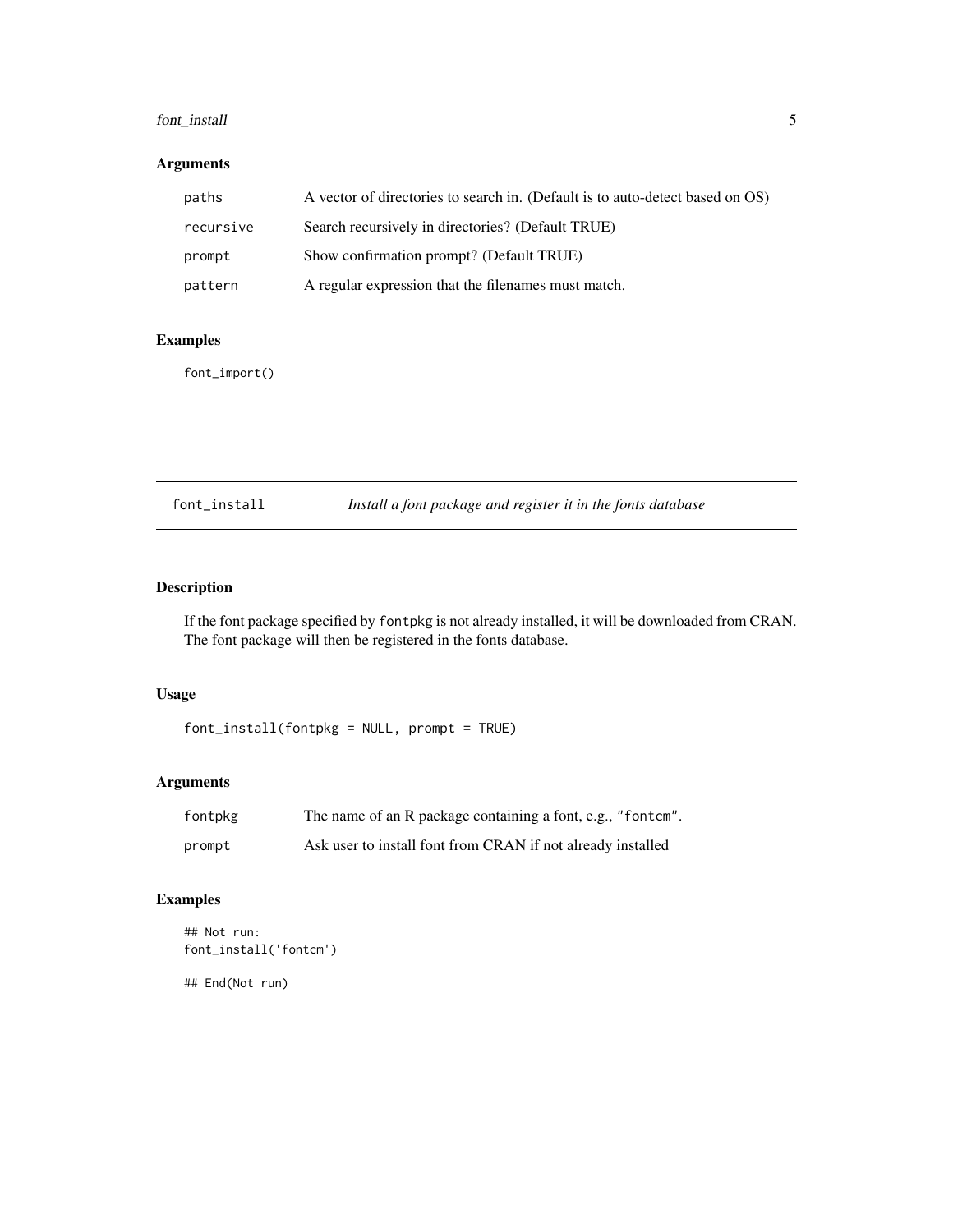<span id="page-5-1"></span><span id="page-5-0"></span>

#### Description

This registers fonts so that they can be used with the pdf, postscript, or Windows bitmap output device. It must be run once in each R session.

#### Usage

```
loadfonts(device = c("all", "pdf", "postscript", "win"), quiet = FALSE)
```
#### Arguments

| device | The output device. If "all", then it will load "pdf", "postscript", and "win"      |
|--------|------------------------------------------------------------------------------------|
|        | (if on Windows).                                                                   |
| auiet  | If FALSE, print a status message as each font is registered. If TRUE, don't print. |

#### Value

A named list with up to three elements, one for each device for which fonts were loaded. Each device element is a named list, with an element for each family that was the function attempted to register with that device. The value is NULL if the function did not register the font family due to problems or because the font family was already registered. If value is the return value of windowsFonts for "win", [postscriptFonts](#page-0-0) for "postscript", and [pdfFonts](#page-0-0) for "pdf".

#### See Also

[embed\\_fonts](#page-1-1), #ifdef windows [windowsFont](#page-0-0), [windowsFonts](#page-0-0), #endif [postscriptFonts](#page-0-0), [pdfFonts](#page-0-0), [Type1Font](#page-0-0).

ttf\_import *Imports all TrueType fonts in a directory and all subdirectories*

#### **Description**

Imports all TrueType fonts in a directory and all subdirectories

#### Usage

ttf\_import(paths = NULL, recursive = TRUE, pattern = NULL)

#### **Arguments**

| paths     | A vector of directories to search in. (Default is to auto-detect based on OS) |
|-----------|-------------------------------------------------------------------------------|
| recursive | Search recursively in directories? (Default TRUE)                             |
| pattern   | A regular expression that the filenames must match.                           |